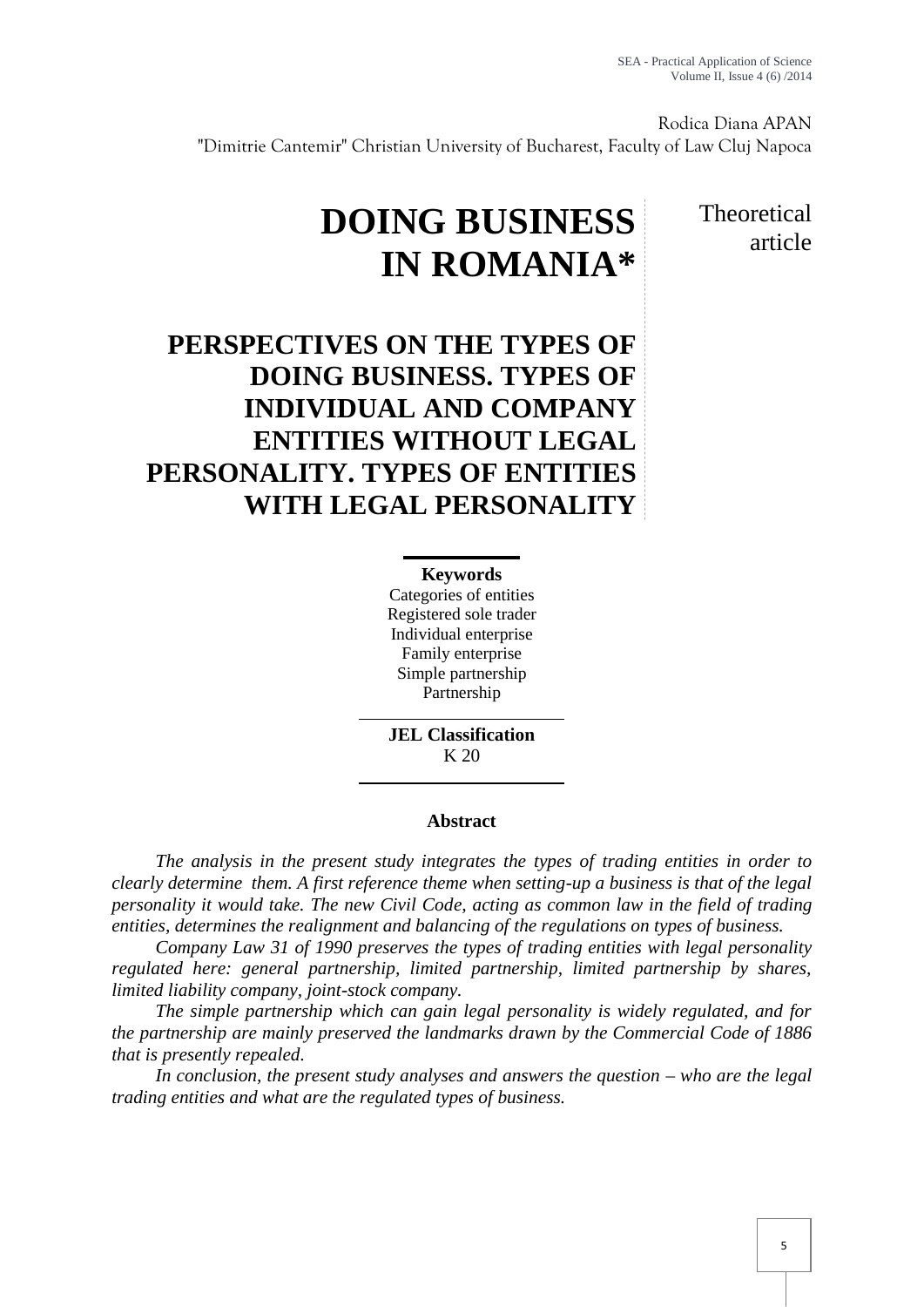*\*The present article is part of the research project "Guide to the legal regime of foreign investments in Romania – Doing business in Romania" that is carried out during the university year 2014-2015 within the "Dimitrie Cantemir" Christian University of Bucharest, Faculty of Law Cluj Napoca. The first 3 articles analyse in the introductory part the extent of the liability of the entrepreneur, partner, shareholder for the professional obligations of the types of trading entities.*

*In order to maintain the coherence of the study, the first three articles, which approach a unitary theme, were published in the same number of the review, being given the followin titles: 1.Perspectives on the types of doing business. Types of individual and company entities without legal personality. Types of entities with legal personality; 2. The paradigm of the (un)limited liability of the entrepreneur for the professional obligations of the types of entities without legal personality; 3. The paradigm of the (un)limited liability of the partner for the professional obligations of the company with legal personality*

*Also in this introductory part, we are to approach in a series of articles the patological aspects of the legal personality of the trading entity, the theory of the piercing of the corporate veil,*

*The project comprises a general part with the following components: 1. The general regulation framework of foreign investments; the state's intervention in the economy; the governmental startegy on foreign investments having in view the protection, guarantees and amenities granted to foreign investors. Univ. Lecturer PhD.Corina Cristina Buzdugan; 2. Promoting the foreign investments form the point of view of public – private partnership. Assoc. Prof. PhD Mihaela Elena Fodor 3. Setting-up, organizing and functioning of the companies with foreign investors. Types and formalities for set-up. Assoc. Prof.PhD Rodica Diana Apan, as well a special part covering aspects of taxation and competition relevant to the foreign investments in Romania.*

*The studies that shall be reunited within the project use the following methodology: present fundaments of the national doctrine in the field and the position of case-law, and structured in this manner they aim to represent an authentic guide for those who provide legal, managerial and financial-fiscal advice for the business environment, as well as for the investors.*

*"On the ground of the practical purpose of the studies carried out within the project, we have chosen to publish in an environment where the information they contain can be disseminated by those for whom it is meant. The Romanian Academy, The Romanian Foundation for Business*

*Intelligence (FRIA) the editor of the publication "Cros-Cultural Management Journal" and asociated journals "SEA-Practical Aplication of Sceince&Network Inteligence Studies", organizer of Conference "Network Inteligence", which is going to take place in Romania, Iasi, at the Romanian Academy, Iasi Branch, betwen the 28th and 29th of November 2014, by being a part of this series of events organized by the FRIA, constituie such an environment and we thank the editors for this opportunity*.

#### **The stage of civil entity entrepreneurs – types of physical entity entrepreneurs**

This stage comprises the types of physical entity entrepreneurs that are authorised to carry out economic activity pursuant to art.4 of GEO 44/2008:

a) the sole trader may carry out any economic activity regulated by the law, using mainly its own workforce;

b) the natural person holder of an individual enterprise is the economic enterprise with no legal personality, and the entrepreneur is the natural person that runs this enterprise; the economic enterprise carries out organized, sistematic and permanent activity by combining workforce, raw materials, logistic and informational resources at the entrepreneur's risk.

c) the natural person member of a family enterprise, carrying out economic activity, without legal personality, managed by a natural person entrepreneur together with his family (R doi, 2010);

**The stage of legal entity entrepreneurs – types of companies / partnerships with or without legal personality**

This stage comprises types of companies/partnerships with or without legal personality.

**The stage of legal entity entrepreneurs – types of companies / partnerships with legal personality**

Relating to the criterion of types ("form" according to the Civil Code)the enterprises are classified by art.1888 of the Civil Code as follows:

*"Art. 1.888. –the type of enterprises may be:*

> *a)simple partnership; b)partnership; c)general partnership; d)limited partnership; e)limited liability company; f)joint stock company; g)joint stock partnership; h)cooperative company; i)other type of company under the law. »*

According to the order laid down by art.1888 of the Civil Code, we will begin our analysis with para. $(1)$  (a) (b) of this article which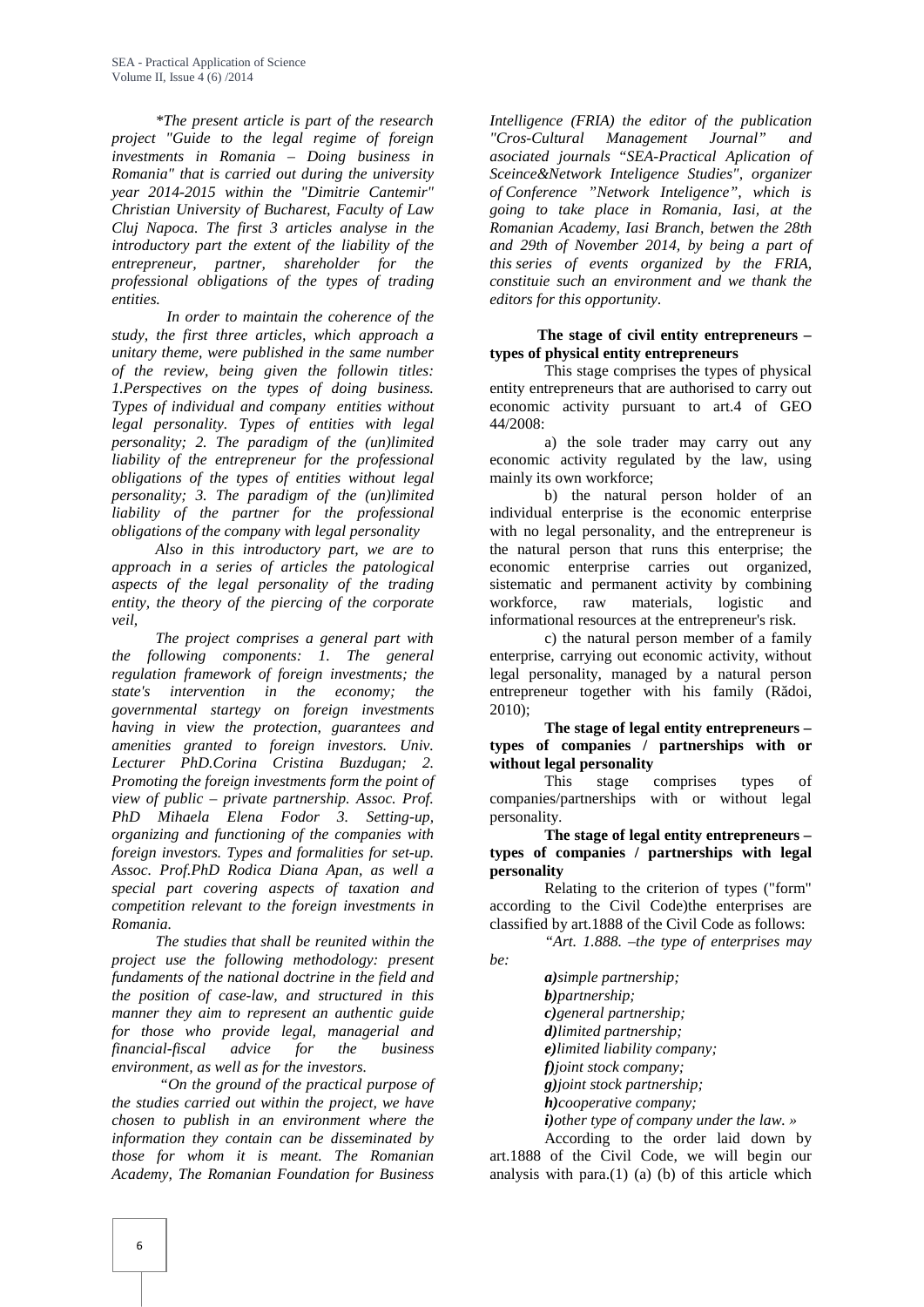contains the following types of entrepreneurs without legal personality.

> *a)simple partnership; b)partnership;*

Preceeded as type, *illo tempore,* by the "civil society" as regulated by the old Civil Code (on civil society see Carpenaru, 2012, p. 118-119), the new type of entity – the simple partnership, is expressly regulated by art.1890-1948 of the Civil Code (see the administration of the simple partnership in full in Gheorghe, 2013,p.5-170)

According to the provisions of art.1892 (1) of the Civil Code the simple partnership does not have legal personality, but art.  $1892$  (2) (3) of the Civil Code provides that legal personality can be gained through the will of the associates who shall<br>establish through an addendum to the establish through an memorandum of association,without disposing the winding-up of the simple partnership, the type of company with legal personality they are to constitute while following the judicial dispositions applicable in the matter. The legal contractual nature of the simple partnership is settled by the doctrine (Piperea, 2012, p.313) in that the type of trading entity with legal personality that it constitutes, with the observance of the legal provisions applicable to it. The contractual legal nature of the simple partnership is established by the doctrine (Piperea, 2012, p.313), which mentions that apparently it "is opposable to the institution".

Regarding the partnership art.1951 (1) of the Civil Code provides that "*the partnership cannot acquire legal personality and shall not represent a person separate from the person of the associates in their relation to third parties."*

In accordance with the provisions of art.1949 of the Civil Code, the partnership is defined as being "*the contract of partnership is the contract by which a person gives another person or several persons a participation in the benefits and loss resulted from one or several operations carried out."* This matter is regulated by the art.1949-1954 of the Civil Code while previously comprised in art.251-256 of the 1868 Commercial Code that is presently repealed. The partnership falls also under the regulations of the Civil Code similarly to the previous regulation by the Commercial Code, through the elements provided in art.1951: shall not represent a person separate from the person of the associates in their relation to third parties; cannot acquire legal personality; shall not have any right towards the association and shall have obligations only to the associate it concluded a contract with;

Hence, compared to the simple partnership, the partnership does not have and cannot acquire legal personality, fact which deprives the partnership of the registration in the trade registry, consequently the conclusion of the

partnership contract shall not be enforceable against third parties, thus generating the ocult nature of the partnership.

The obligation to registrate the partnership at the fiscal entity, to declare and pay the taxes on incomes resulted from the partnership, under the terms laid down by the Fiscal code, art.28, and art.127, para.9 and 10 attenuates the occult nature of the partnership, (see the fiscal rules applicable to partnership in Marinescu, 2011, p.47 and the following) considering that *illo tempore*, this aspect used to be one of the main point of interest when choosing this type of partnership (see the advantages and disadventages of partnership in Marinescu, Comanescu, 2011, p.51-52).

Art. 127 of the Code of Fiscal procedure stipulates that:

*"(8)Under the conditions and lilitations provided by the law, It is considered as unique fiscal group a group of taxable persons established in Romania who, being independent from legal standpoint, maintain close mutual relations from the organizational, financial and economical standpoint, and who are administered by the same fiscal authority.*

*(9)Any associate or partner in a partnership or organization without legal personality is considered to be a taxable person separately for those economic activities that are not carrieed out on behalf of the respective partnership or organization.*

*(10) The partnerships do not represent a separate taxable person. Joint venture, consortium and other forms of partnerships for trading purposes, which do not have legal personality and are legally set up, are treated as partnerships."*

Corelating the aspect indicated *ut supra* with the observations of the doctrine (see Sauleanu, 2011, p.130) regarding the lenghty regulation of the simple partnership compared to the scant regulation of the partnership offered by the Civil Code, as well as the fact that both can be used by professionals and non-professionals, a thing which attracts the risk of confusing them, even more so from of the way we classified them in the present study it results that they are both types of entity without legal personality, hence, the forecast on the reduced future use of partnerships are justified.

Under the aspect of the term used, the Civil Code introduces the synonymy between the terms "company" and "partnership", as seen in articles 1888 and 1949. While representing a divergence from the traditional term used for "the partnership contract", in our opinion, this synonymy brings more confusion than new meanings. Although the Civil Code names it "partnership (company)" it doesn't fully match the characteristics of a company, as it aligns more with the Civil Code regulation for the simple partnership which does have contractual nature but doesn't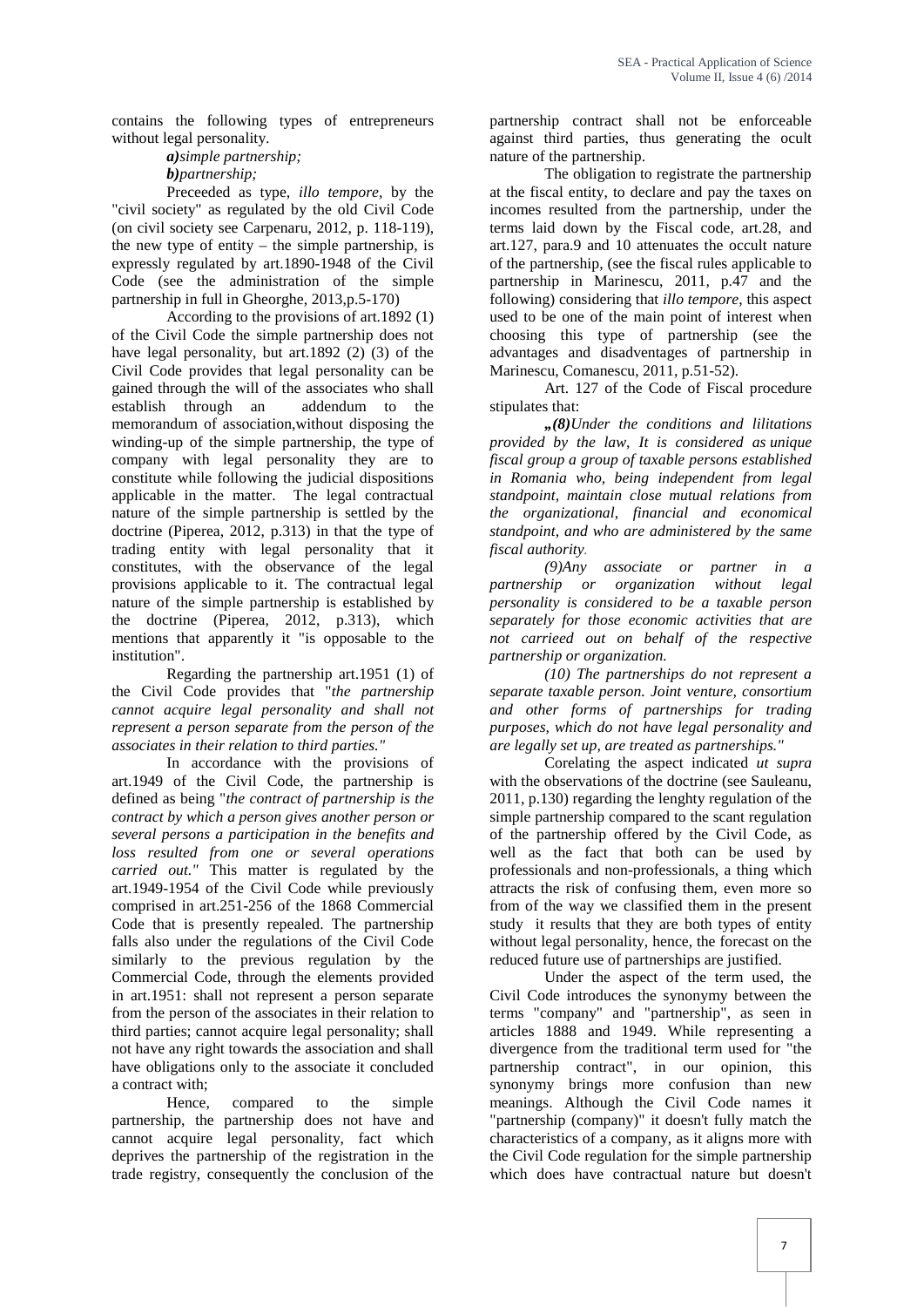have legal personality, however the simple partnership can gain legal personality.

The nature of the partnership is contractual, as the doctrine reveals "the partnership does not tend to outgrow the contractual stage in order to become a structure of its own" (Sauleanu, 2012, p.39-40). However, art. 1949 of the civil Code, similarly to the old regulation, does not mention the partnership of two or more persons for a common goal, as it makes reference to "*a person giving another person or several persons a participation in the benefits and the loss resulted from one or several operations carried out".*

Therefore the partnership (the partners are not defined in the Civil Code; the doctrine names them"main partner/participant partner in Marinescu & Comanescu, 2011,  $p.51-52$  or "representing partner/ silent partner in Baias *et al* 2012, p.1972 and in Piperea, 2012, p.362-363; "active/visible partner/passive partner" in Catana, 2013, p.50-52; « managing partner/ participant partner » in Sauleanu, 2012, p.47-48) is focused on that person that will be visible, well-known in relation with the third parties and that will manage the partnership, an aspect that accentuates the obscure nature of the partnership (for the obscure nature of the partnership see Sauleanu, *2012,* p.40-41; Piperea, *Commercial Law. The enterprise*, 2012, p.362- 363 ; Catana, 2013, Bucharest, p.50-52).

Therefore, in the stage of the trading entity with legal personality, in accordance with art.1888, (1), a) and b) of the Civil Code professionals can form the following types of entities without legal personality: simple partnership / partnership.

This stage which comprises partnership types without legal personality represents a hybrid stage, intermediary between the stage of the physical entity companies and the legal entity companies, and at the same time this stage is the predecessor of the types of companies having legal personality. There is also some interference, provided by the law, between the types of trading entities with legal personality and those without legal personality.

Between the simple partnership (without legal personality) and the companies with legal personality set-up according to the Civil Code, art.1889, (1-3) there is the following interference:

-in accordance with the provisions of art.1892 of the Civil Code (2) (3) the simple partnership can gain legal personality by the partners' will, who shall establish through a addendum to the company contract, without ruling the winding-up the simple partnership, the type of trading entity with legal personality being set-up with the observance of the legal provisions applicable to it, hence the the trading entity without legal personality can transcend towards the trading entity with legal personality in the conditions indicated above.

The partners' and the newly set up entity's liability for the debts arisen before acquiring legal personality is joint and impartible in the case of setting-up a trading entity with legal personality resulting from the amendment of the memorandum of the simple partnership.

We notice that with regard to the partnership, the interdiction established by art. 1951 of the Civil Code is very clear, hence this type of trading entity cannot transcend to a type of trading entity with legal personality.

For the types of trading entities with legal personality that are going through different stages of the process of acquiring legal personality, for some expressly determined cases, generally between the conclusion of the articles of association and the moment when the legal personality is acquired, the applicability lies in that the companies that applied for registration but did not obtain it as well as the registered companies are absorbed by the simple partnership, pursuant to art.1983 of the Civil Code. The trading entities regulated by Law 31/1990 are part of those which must be registered, therefore in the case where they remain unregistered, the rules of the simple

#### **The stage of the trading entities having legal personality**

This stage comprises types of trading entities with legal personality as provided by art.1881 (3) "the company may be set-up with or without legal personality". Art.1889 (1) of the Civil Code stipulates that through the company contract or through a separate contract the partners may agree to the set-up of a trading entity with legal personality under the conditions laid down by the law." In this case their liability for the social obligations is subsidiary, unlimited and joint where the law does not provide otherwise.

And if "in accordance with the partners' will, the trading entity is to have legal personality irrespective of the object of activity" art.1889 (2) (3) of the Civil Code expressly stipulate that "*it can be set-up only in the type and conditions provided by the special law which grants its legal personality. The trading entity acquires legal personality on the date of its registration in the trade registry, unless the law provides otherwise."*

One of the "special laws" that grants legal personality to a trading entity is Law 31/1990, by stipulating the type and conditions that must be fulfilled in order to acquire legal personality and to be registered in the trade registry.

In the order indicated by art.1888 of the Civil Code, the types of trading entities comprised by letters d-g are: general partnership, limited partnership, limited liability company, joint-stock company, limited partnership by shares. Art 1888 (1) h). Provides the cooperative types and the special law that regulates them is Law no.1/2005.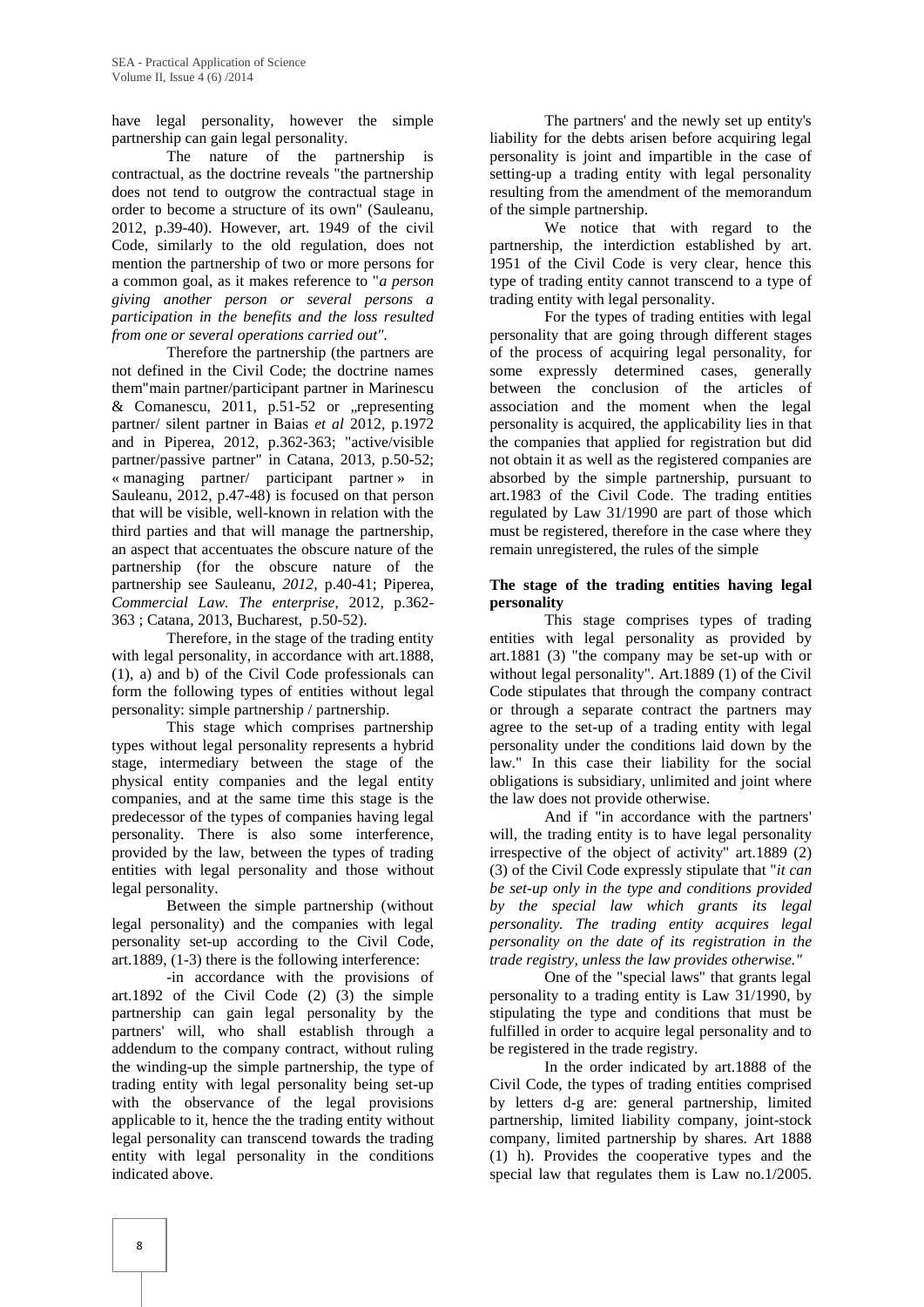Art.1888 provides the types of entities that can be set-up by the legal personality companies and the special law regulates the registration, organizationand functioning of these new entities. Art. 1888 (1) letter i) provides "another expressly regulated type of legal trading entity" a category that can comprise the companies regulated by Law 15/1990 and the european company. "the special law" also represents the regulation of the tradin prevent entities having an exclusive object of activity such as: banking – the credit institutions; leasing- the leasing companies; insurance – the insurance companies, or the regulation of the companies listed on the capital market. Relevant to the present study is the general framework in the field of company law, constituted by Law 31/1990, consolidated on the common law in the field of trading entities represented by the provisions of the Civil Code, as the trading entities regulated as such act as a vehicle for the investments made in Romania, including foreign investments. On the subject of the trading entities regulated by special laws see Turcu & Botina, 2013, p.10-16.

Law 31/1990 provides in art.1 the right to associate in view of forming a trading entity and art.2 provides in a limitating manner the types of trading entities with legal personality that can be formed through the association and regulates the set-up, organization and functioning of these forms which are : general partnership, limited partnership, limited liability company, joint-stock company, limited partnership by shares (see the critique of the tyoes of trading entities with legal personality regulated by Law 31/1990 and proposal of amendments in Piperea, 2012, p.313).

The classification of the types of trading entities with legal personality provided by Law 31/1990 is provided by the doctrine (Carpenaru, 2012, p.142,145; see the types of trading entities also in Cadariu-Lungu, 2014, p.239-249) from which we shall not drift away, neither for the aspect of the different criteria used, nor in what concerns the classification resulted by applying the criteria. We must mention that the relevant and that which transcends from the study of the trading entities as follows, based on the types of trading entities indicated, represents the "phylosophy" of the extent of the partners' liability for the company's obligations.

The classification based on the extent of the partners' liability for the company's obligations in accordance with the previously cited doctrine is the following: trading entities where the liability of the partners/shareholders is limited – the limited liability company and the joint-stock company; trading entities where the partners' liability is unlimited – the shareholders of the general partnership and the partners of the limited partnership.

### **Interference between the types of professionals and the applicability of the insolvency proceedings**

Having analysed the types of professionals and their classification, a legitimate questions arises: to which of them is the insolvency proceedings aplicable? The answer can be found in art.3 of Law 85/2014 on insolvency and means to<br>prevent insolvency, according to which insolvency, according to professionals, as defined by art.3  $(2)$  of the Civil Code, are susceptible of going through the insolvency proceedings. Consequently, any of the trading entities examined in the previous chapters, in the case of fulfilling the conditions expressly provided by the law, may fall under the field of application of Law 85/2014 and may become subjects of the insolvency proceeding, with the mention on the applicability of the insolvency proceedings and the autonomous rules, an entity that has not been previously analysed.

The exceptions to this rule apply to professionals who carry out liberal activities, as well as for those for whom are provided special regulations for the insolvency regime:

*"Art.3 (1) The proceedings provided by the present law apply to professionals, as they are defined by art.3 (2) of the Civil Code, except for those who carry out liberal professions, as well as for those to whom are applicable special provisions on insolvency".*

*(2) the proceedings provided by the present law applies to autonomous administrations as well.*

*(3) the proceedings provided by the present law is not applicable to the educational entities and institutions and to the entities provided by art.7 of the GO no.57/2002on scientific research and technological development, approved with amendments and supplements by Law no.324/2003."*

Another important mention to be made is grounded on the provisions of art.38 (1), according to which the insolvency proceedings, as simplified proceedings, is applicable to any person that carries out activity proper to professionals, and that did not obtain the authorisation requested by the law for the operation of an enterprise and is not registered in the special registries for publicity. The second thesis of art.28  $(1)$  (f) provides that the "application of the present law in the case of these persons does not exclude the sanctions applicable for the missing authorization or registration of the respective person".

This way it is eliminated the voidness in regulation during the enforcement of Law 85/2006 – insolvency law, repealed by the entrance into force of Law 85/2014 on the applicability of the proceedings on the persons that are not authorized or registered but have carried out trading activity. An example would be the entities that carried out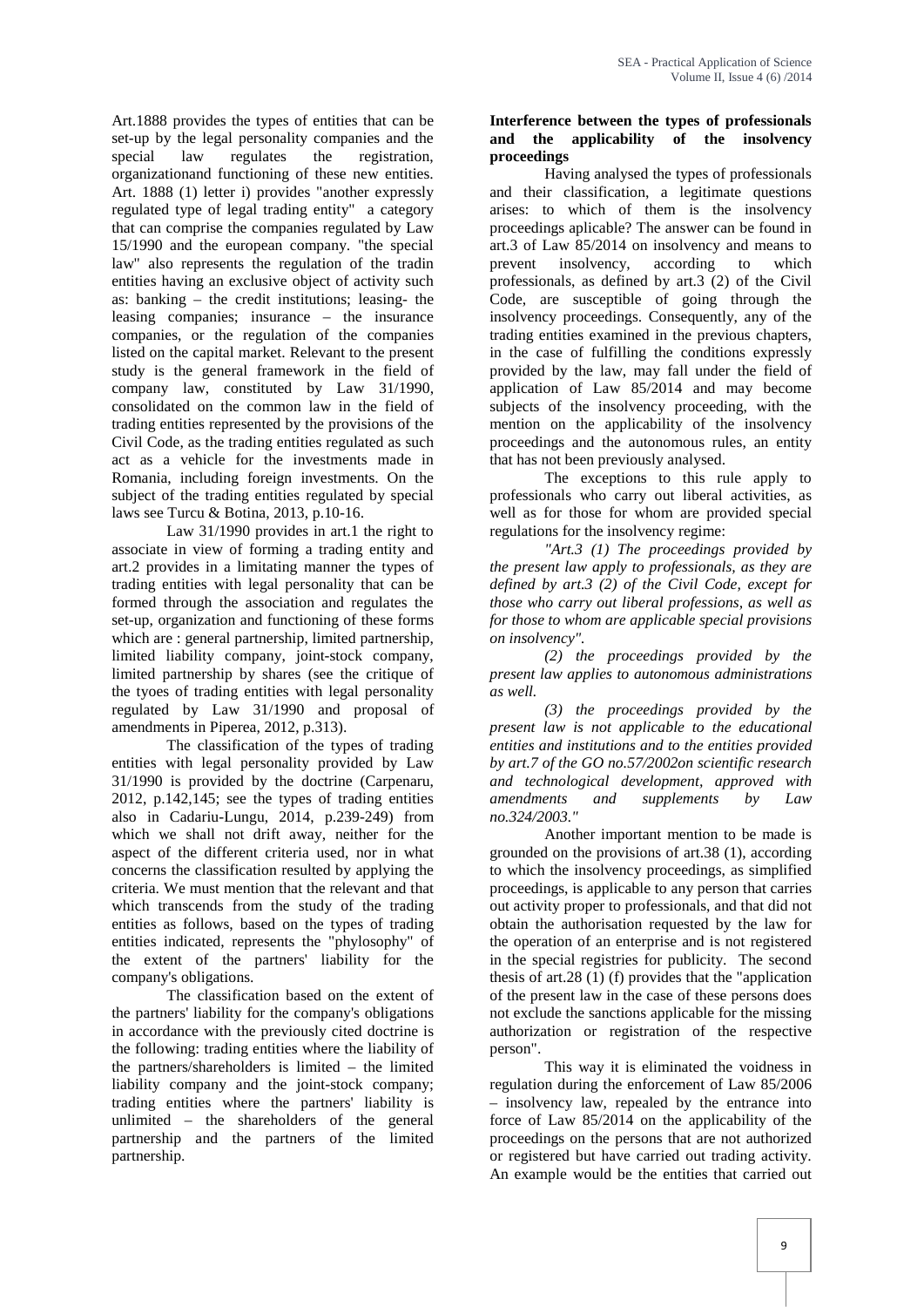activities of contruction of buildings in order to sell them, the so-called "real estate developers" regarding whom the case-law, by interpreting the provisions of the old Commercial Code and those of the GO 44/2008, concluded that in certain cases they can become subject of the insolvency proceedings (judgements ruled through civil decision no.5102/2011).

Although having carried out "activities proper to professionals" even in the absence of an authorisation or registration legally provided for the respective activity attracts for that entity the applicability of the regulations in the field of insolvency, in the simplified proceedings. The scope of applicability of provisions of art.38 (2) (f) may include the simple partnership or the partnership through which is carried out an activity proper to professionals or by professionals. What the legislator wanted to achieve was mainly the possibility to eliminate the restraint on the applicability of the regulations in the matter of insolvency, following the call of the principle *« Nemo auditur propriam turpitudinem allegans*", generated by carrying out an unauthorized and/or unregistered economic activity.

All the categories falling under the provisions of art.38 (1) (f) are submitted to insolvency in the simplified procedure, defined by art.5 (47) as being the insolvency proceedings "through which the debtor that fulfills the conditions provided by art.38 (2) enters directly in the bankruptcy proceedings, either when the insolvency proceedings are opened, or after a period of observation of maximum 20 days, during which there shall be analysed the elements provided by art.38 (2) c) d)". Art. 38 (2) together with the field of application explained at letter f) contains from a to e the categories to which the simplified proceedings is applied, with the explanation that for letter c 4 conditions are required to be individually fulfilled for the applicatiion of this proceedings:

*« Art. 38. -(1)The general proceedings provided by the present chapter applies to debtors mentioned in art.3, except for those to whom the simplified procedure is applied.*

*(2)The simplified procedure provided by the present chapter is applicable to debtors in an insolvency state, which fall under one of the following categories:*

*a)Natural persons professionals having the obligation to register in the trade registry except for those who carry out liberal professions;*

*b)familyenterpises, members of the family enterpise;*

*c)debtors that are part of the categories provided by para. (1) and fulfill one of the following conditions:*

*1.do not hold any asset in their patrimony;*

*2.the constitutive documents or the accounting documents cannot be found;*

*3.the administrator cannot be reached;*

*4.the registered/professional office does not exist anymore or does not match the address in the trade registry;*

*d)legal persons dissoluted voluntarily, judicially or as of right, previously to the introductory claim, even if the judiciary liquidator has not been named or although he was named the mention regarding his naming was not submitted to the trade registry;*

*e)debtors who declared, through the introductory claim, their intention to enter bankruptcy. »*

We conclude that, from the types of trading entities examined in the previous chapters, in the case of fulfillment of the conditions expressly provided by the law, some entities shall enter *ex lege* in the simplified proceedings, namely:

- the entities provided by art.38 (2) a) b): natural person professionals – sole trader and individual enterprise; (except for the liberal professions, art.5 (52) the liberal profession is the profession carried out based on a professional qualification, personally granted, on one's own liability, indepently, involving activities of intelectual nature in the client's interest and serving public interest. The characteristics of these professions are: the existence of a Code of Ethics, the continuous professional development and confidentiality in relation with the client) family enterprises, members of the family enterprise;

-the entities that fulfill one of the conditions provided in art.38 (2) c):

1.do not hold any assets in their patrimony;

2.the constitutive documents or the accounting documents cannot be found;

3.the administrator cannot be reached;

4.the registered/professional office does not exist anymore or does not match the address in the trade registry*;*

-the facts provided in art.38,  $(2)$ , d) –the legal persons dissoluted voluntarily judiciary or as of right, previously to submitting the introductory claim even if the judiciary liquidator has not been named or although he was named the mention regarding his naming was not submitted to the trade registry.

For the accuracy of the study we make reference to some definitions provided by Law 85/2014, the definition of insolvency, joint proceedings, bankruptcy proceedings, general proceedings :

*" Art.5, (29)- insolvency is that state of the debtor's patrimony which is characterised by insuficient available funds for paying the uncontested, liquid, enforceable debts as follows:*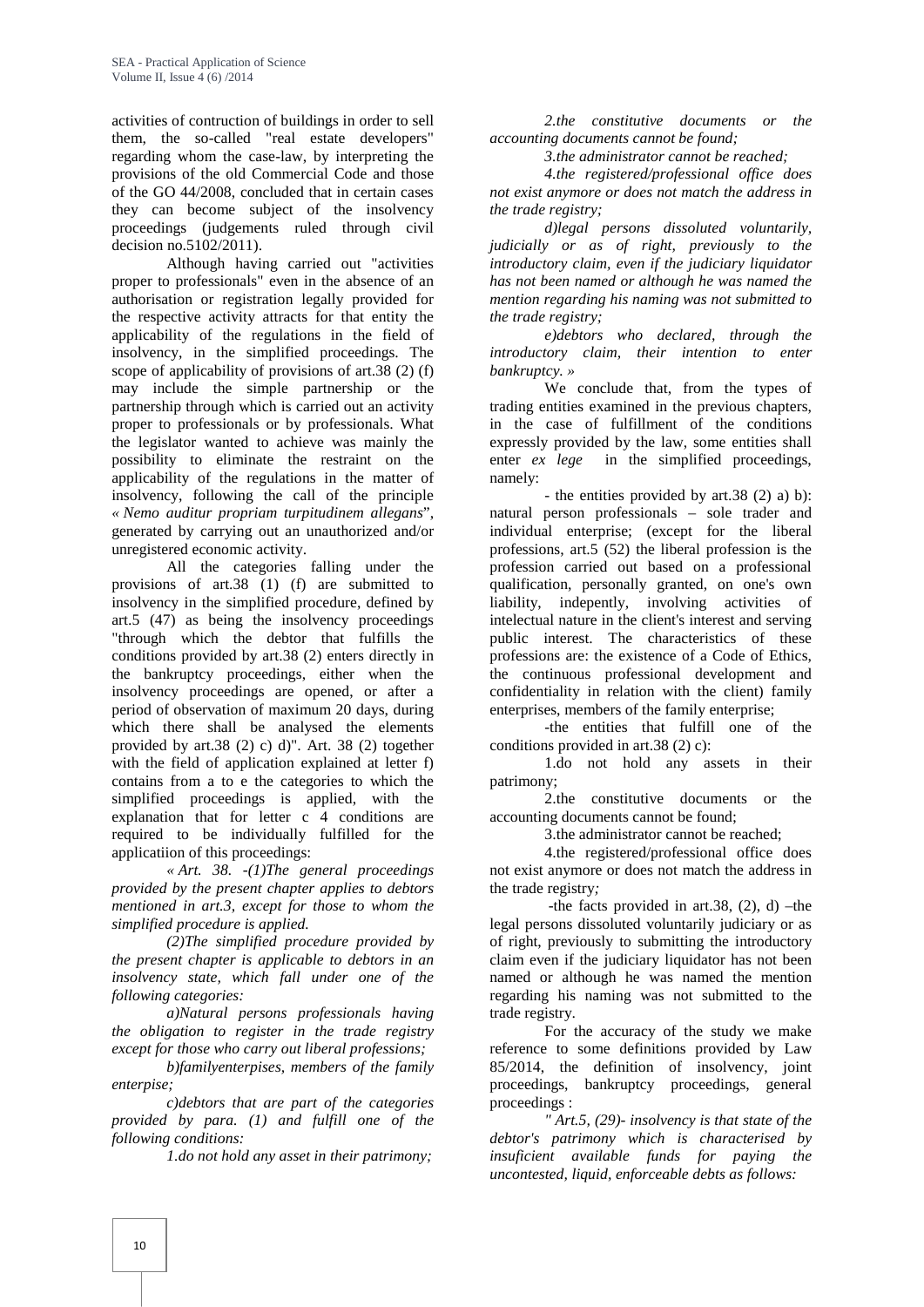*a)the debtor's insolvency is presumed when after 60 days from the due date he has not paid his debt to the creditor; the presumption is relative;*

*b)Insolvency is iminent when it is proved that the debtor will not be able to pay his enforceable debts on due, from the money he owns on due date;"*

*" Art.5, (44) – the collective proceedings is the proceedings through which the creditors jointly contribute to the pursuance and recovery of their debts in the means provided by the present law;*

*« Art.5, (45)- the bankruptcy proceedings is the the insolvency proceedings, collective, that applies to the debtor in order to liquidate his assets so as to cover the passive, followed by the debtors's removal from the registry;*

*« Art.5, (46)-the general proceedings represent the insolvency proceedings provided by the present law, through which a debtor fulfills the requirements provided by art.38 (1) without simultaneously fulfilling the requirements of art. 38 (2), entering gradually after the observation period in the judicial reorganization procedure and in the bankruptcy proceedings or separately only in judicial reorganization or bankruptcy proceedings;*

The simplified proceedings is defined by art.5 (47) as representing the "insolvency proceedings provided by the present law, through which the debtor that fulfills the requirements provided by art. *38 (2) enters directly into the bankrupcy proceedings,either on the opening of the insolvency proceedings or after a period of observation of maximum 20 days, during which the elemnts provided by art. 38 (2) c), d), shall be analysed.« Art.5, (42)-the period of observation is*

*the period comprised between the date the insolvency proceedings is opened and the date of confirmation of the reorganization plan or if applicable, the date of the bankruptcy initiation;"*

Otherwise, the period of obersvation of maximum 20 days within the simplified insolvency [14] proceedings can be granted only in the case where the debtor did not enter directly into the bankruptcy [15] proceedings on the initiation of the insolvency proceedings,was created in order to analyse the elements provided by art.38 (2) c) d).

At the same time, irrespective of the type of trading entity the creditors are part of, those creditors who declared through the introductory application – application for the initiation of the proceedings, their intention to enter bankruptcy, shall enter directly into the simplified proceedings according to providions of art. 38 (2) e) (see Tandareanu, 2014, p.15-18 for the field of regulation of Law 85/2014).

#### **BIBLIOGRAPHY**

- [1] Baias, Fl., Chelaru. E., Constantinescu, R. Macovei*,* I., 2012, *Noul cod civil. Comentariu pe articole*, Editura C. H. Beck, Bucure ti
- [2] Cadariu-Lungu, Iolanda Elena, 2014, *Definiția și caracterele juridice ale contractului de societate în lumina dispozițiilor generale ale noului Cod Civil prin raportare la prevederile speciale ale Legii societăților,* Revista Dreptul nr. 1/2014;
- [3] Catana,R., 2013, *Drept comercial in power – point*, Ed.Universul Juridic;
- [4] Carpenaru, S., 2012, *Drept comercial roman*, ed.3, Bucuresti: All Beck;
- [5] Gheorghe, C., *2013, Societatea simpla, Intreprindere comerciala. Administrare si incetare,* Revista de Drept comercial, nr. 10/2013.
- [6] Marinescu,C., Comanescu,A., 2011, *Tratamentul fiscal al asocierii in participatiune*, Ed.C.H.Beck, ed.2.
- [7] Piperea,G., 2012, *Drept comercial. Intreprinderea,* Bucuresti, CH Beck;
- [8] R doi, F. *Activit ile economice pe care le* desf oar persoana fizic . Aspecte *juridice***,**Revista de drept comercial, nr. 7- 8/2010
- [9] Sauleanu, L., *Regimul juridic al asocierii in participatie in noul Cod Civil*, Revista de Drept Comercial, nr. 12/2011;
- [10] Sauleanu, L. 2012*, Societatile comerciale.Studii, Bucuresti, Universul Juridic;*
- [11] Țăndăreanu, N., 2014, *Codulinsoventeiadnotat,* Bucure ti, Universuliuridic:
- [12] Turcu, I., Botina, M., 2013, *Dreptul afacerilor intreprinderii. Vol.I*, *Praxis*, Bucuresti: CH Beck;
- [13] OUG nr. 44/2009 pentrudurataunor contracte de inchiriere pentru suprafetele locative cudestinatia de locuinte, publicata in MonitorulOficial, Partea I nr. 330 din 19 mai 2009;
- Codul Civil republicat in Monitorul Oficial, Partea I nr. 505 din 15 iulie 2011;
- Codul de Procedura Fiscala din 24 decembrie 2003, publicat in Monitorul Oficial nr. 513 din 31 iulie 2007;
- [16] Legea 31/1990 privind societatile comerciale, publicata în Monitorul Oficial nr. 1066 din 17 noiembrie 2004;
- Legea nr. 85/2014 privindprocedurile de prevenireainsolventeisi de insolventa a fostpublicata in MonitorulOficial, Partea I, nr. 466 din 25 iunie 2014;